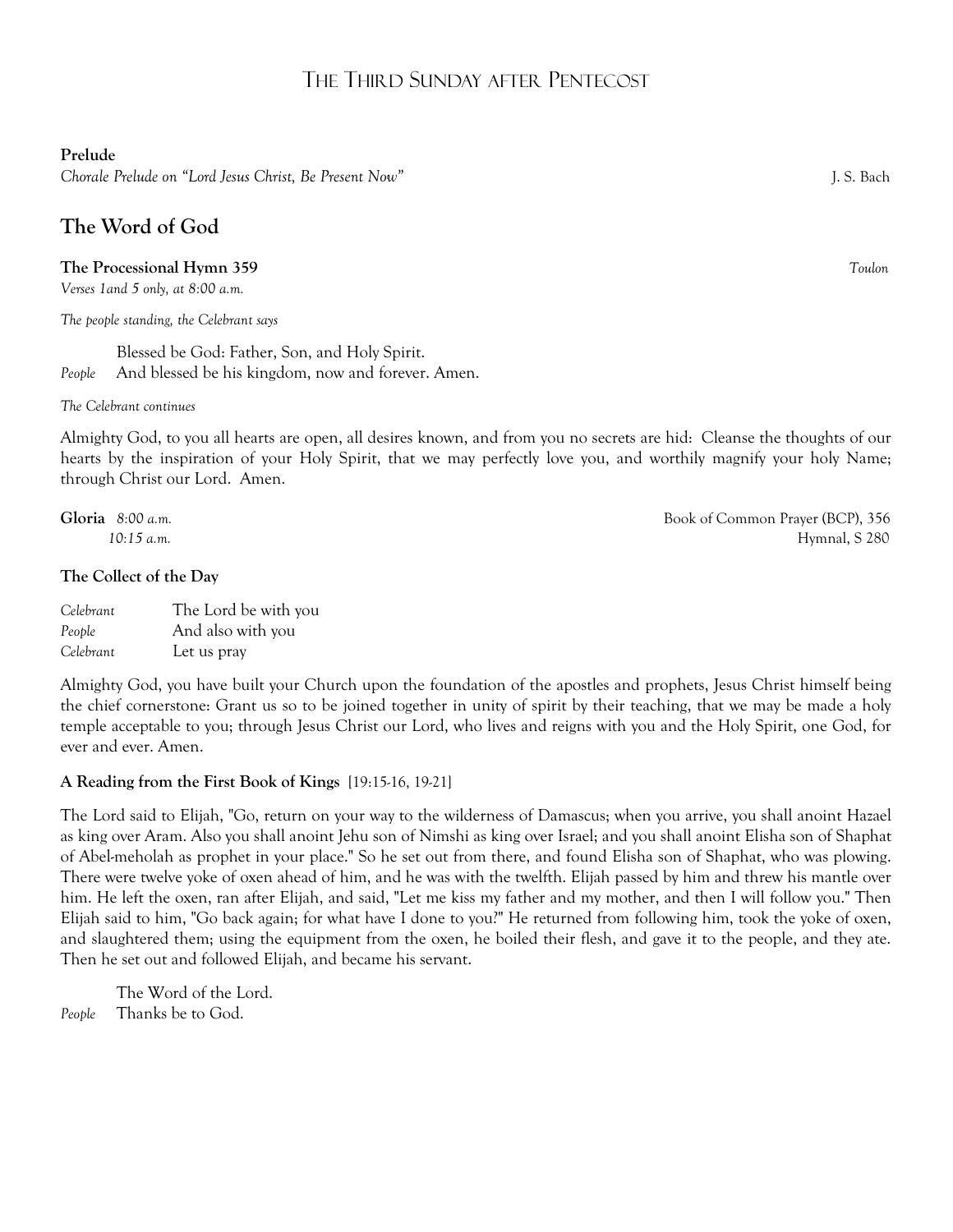

| 1 Protect me, O God, for I take refuge in you; *            |  |  |  |
|-------------------------------------------------------------|--|--|--|
| I have said to the LORD, "You are my Lord,                  |  |  |  |
| my good above all other."                                   |  |  |  |
| 2 All my delight is upon the godly that are in the land, *  |  |  |  |
| upon those who are noble among the people. Antiphon         |  |  |  |
| 3 But those who run after other gods *                      |  |  |  |
| shall have their troubles multiplied.                       |  |  |  |
| 4 Their libations of blood I will not offer, *              |  |  |  |
| nor take the names of their gods upon my lips. Antiphon     |  |  |  |
| 5 O LORD, you are my portion and my cup; *                  |  |  |  |
| it is you who uphold my lot.                                |  |  |  |
| 6 My boundaries enclose a pleasant land; *                  |  |  |  |
| indeed, I have a goodly heritage. Antiphon                  |  |  |  |
| 7 I will bless the LORD who gives me counsel; *             |  |  |  |
| my heart teaches me, night after night.                     |  |  |  |
| 8 I have set the LORD always before me; *                   |  |  |  |
| because he is at my right hand I shall not fall. Antiphon   |  |  |  |
| 9 My heart, therefore, is glad, and my spirit rejoices; *   |  |  |  |
| my body also shall rest in hope.                            |  |  |  |
| 10 For you will not abandon me to the grave, *              |  |  |  |
| nor let your holy one see the Pit.                          |  |  |  |
| 11 You will show me the path of life; *                     |  |  |  |
| in your presence there is fullness of joy,                  |  |  |  |
| and in your right hand are pleasures for evermore. Antiphon |  |  |  |
|                                                             |  |  |  |

#### **A Reading from the Letter of Paul to the Galatians** [5:1, 13-25]

For freedom Christ has set us free. Stand firm, therefore, and do not submit again to a yoke of slavery. For you were called to freedom, brothers and sisters; only do not use your freedom as an opportunity for self-indulgence, but through love become slaves to one another. For the whole law is summed up in a single commandment, "You shall love your neighbor as yourself." If, however, you bite and devour one another, take care that you are not consumed by one another. Live by the Spirit, I say, and do not gratify the desires of the flesh. For what the flesh desires is opposed to the Spirit, and what the Spirit desires is opposed to the flesh; for these are opposed to each other, to prevent you from doing what you want. But if you are led by the Spirit, you are not subject to the law. Now the works of the flesh are obvious: fornication, impurity, licentiousness, idolatry, sorcery, enmities, strife, jealousy, anger, quarrels, dissensions, factions, envy, drunkenness, carousing, and things like these. I am warning you, as I warned you before: those who do such things will not inherit the kingdom of God. By contrast, the fruit of the Spirit is love, joy, peace, patience, kindness, generosity, faithfulness, gentleness, and self-control. There is no law against such things. And those who belong to Christ Jesus have crucified the flesh with its passions and desires. If we live by the Spirit, let us also be guided by the Spirit.

The Word of the Lord. *People* Thanks be to God.

**The Gradual Hymn 550** *10:15 a.m. Restoration*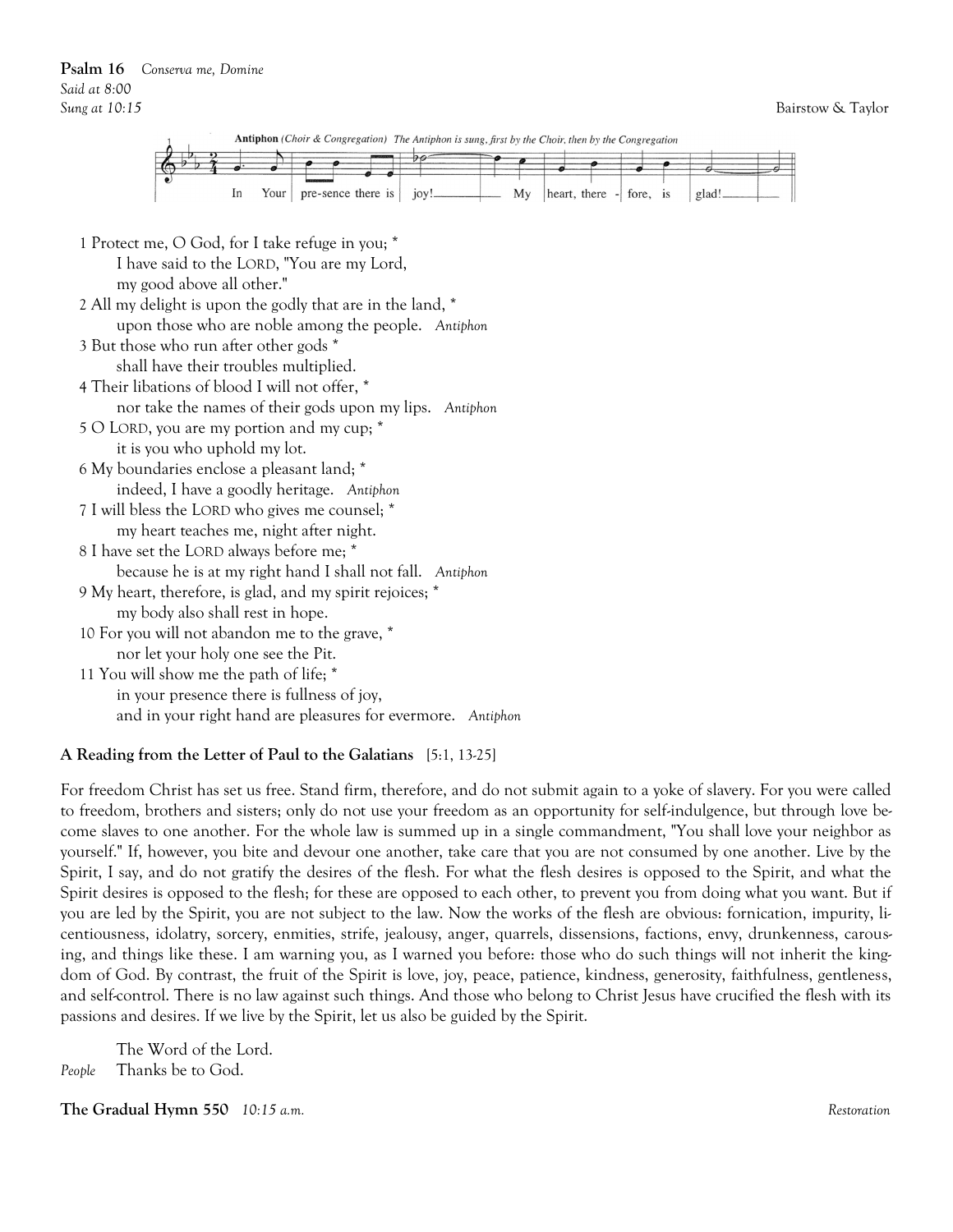## **The Holy Gospel of our Lord Jesus Christ According to Luke** [9:51-62]

*People* Glory to you, Lord Christ.

When the days drew near for Jesus to be taken up, he set his face to go to Jerusalem. And he sent messengers ahead of him. On their way they entered a village of the Samaritans to make ready for him; but they did not receive him, because his face was set toward Jerusalem. When his disciples James and John saw it, they said, "Lord, do you want us to command fire to come down from heaven and consume them?" But he turned and rebuked them. Then they went on to another village. As they were going along the road, someone said to him, "I will follow you wherever you go." And Jesus said to him, "Foxes have holes, and birds of the air have nests; but the Son of Man has nowhere to lay his head." To another he said, "Follow me." But he said, "Lord, first let me go and bury my father." But Jesus said to him, "Let the dead bury their own dead; but as for you, go and proclaim the kingdom of God." Another said, "I will follow you, Lord; but let me first say farewell to those at my home." Jesus said to him, "No one who puts a hand to the plow and looks back is fit for the kingdom of God."

The Gospel of the Lord. *People* Praise to you, Lord Christ.

| The Sermon                        | The Rev. Robert Douglas |
|-----------------------------------|-------------------------|
| The Nicene Creed                  | BCP, 358                |
| The Prayers of the People Form VI | BCP, 392                |
| Confession of Sin Standing        | BCP, 360                |
| The Peace                         | BCP, 360                |
|                                   |                         |

## **Announcements**

## **The Holy Communion**

| The Offertory                 | Now Sing We Joyfully unto God                                                                                                                                                                                                                                                                                                                                                                                                                                                          | Gordon Young; arr. Ovid Young |
|-------------------------------|----------------------------------------------------------------------------------------------------------------------------------------------------------------------------------------------------------------------------------------------------------------------------------------------------------------------------------------------------------------------------------------------------------------------------------------------------------------------------------------|-------------------------------|
|                               | Summer Choir                                                                                                                                                                                                                                                                                                                                                                                                                                                                           |                               |
|                               | The Altar is prepared for Communion. The Offering Plates will be offered but not passed through the congregation. They will be available<br>at the church entrances following the service. Please note that the ministry of St. Mark's is funded exclusively through the generosity<br>of parishioners and visitors. We encourage and deeply appreciate your generosity this morning. If you are worshipping online,<br>please consider a gift through the 'Give' page on our website. |                               |
|                               | The Doxology Hymn 380 Verse 3 only                                                                                                                                                                                                                                                                                                                                                                                                                                                     | Old 100th                     |
| Eucharistic Prayer C Standing |                                                                                                                                                                                                                                                                                                                                                                                                                                                                                        | BCP, 369                      |
| <b>Sanctus</b>                | After the Sanctus, the people remain standing or kneel                                                                                                                                                                                                                                                                                                                                                                                                                                 | Hymnal, S 125                 |
| <b>Memorial Acclamation</b>   |                                                                                                                                                                                                                                                                                                                                                                                                                                                                                        | BCP, 371                      |
| The Lord's Prayer             |                                                                                                                                                                                                                                                                                                                                                                                                                                                                                        | Hymnal, S 119                 |
| The Breaking of the Bread     |                                                                                                                                                                                                                                                                                                                                                                                                                                                                                        | Hymnal, S 154                 |
| Agnus Dei                     |                                                                                                                                                                                                                                                                                                                                                                                                                                                                                        | Hymnal, S 161                 |
| The Communion Hymn 306        |                                                                                                                                                                                                                                                                                                                                                                                                                                                                                        | Sursum Corda                  |